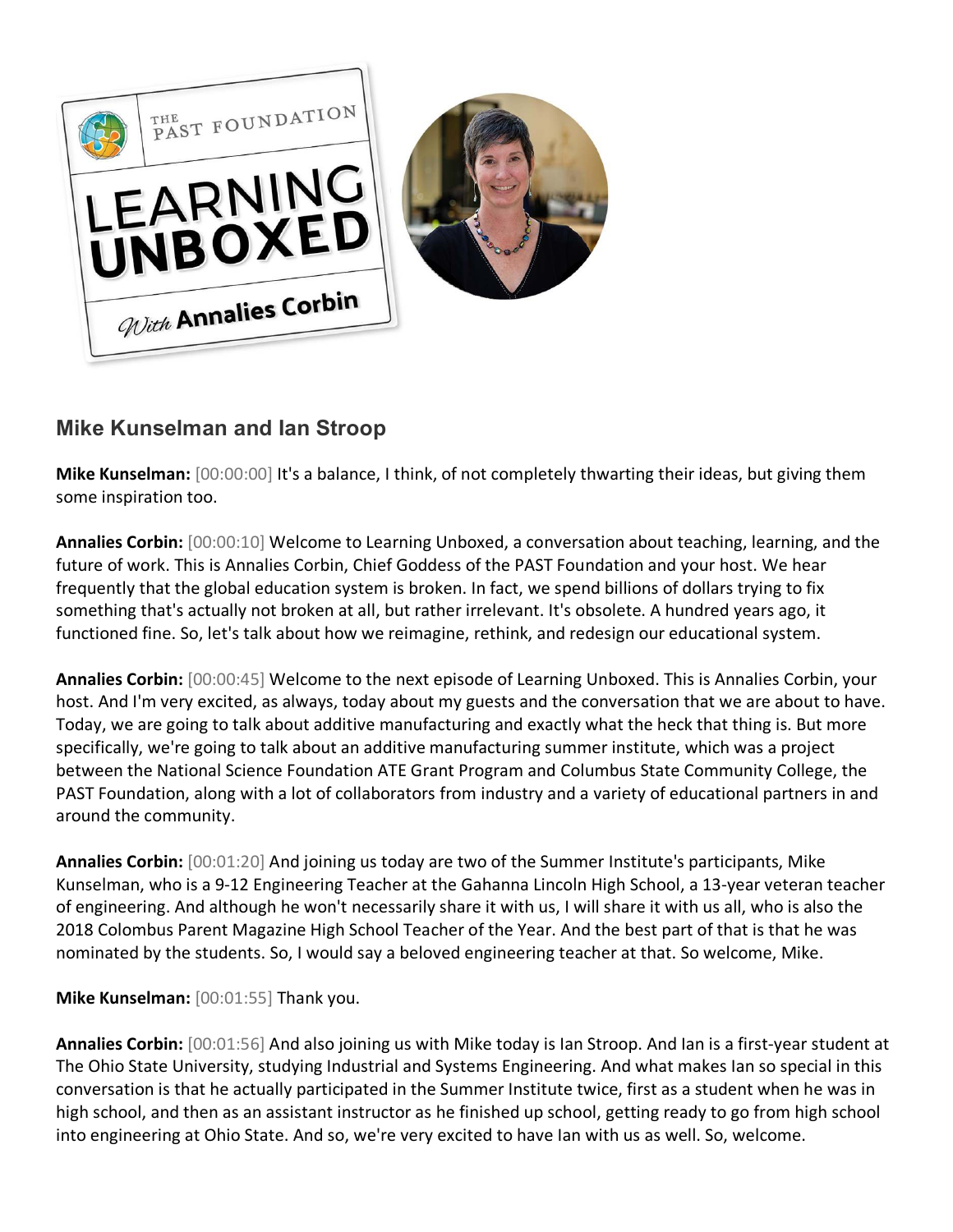**Ian Stroop:** [00:02:30] Thank you.

**Annalies Corbin:** [00:02:31] So, I want to spend a little bit of time today really, sort of, digging in a couple of different pieces. But first and foremost, Ian, I'm really hoping that you can explain to us what the heck is additive manufacturing.

**Ian Stroop:** [00:02:45] Yes. So, if you think about how products have been made for centuries or since the industrial revolution, the 1700s, it's been more of a subtractive method. So, you have an idea for a piece, and you take a block of something as if like, say, you're trying to scope something out of a block of granite or something, you would take it. Without an idea, you take a block, and then chisel away at the blocks. So, you're taking a material away from the block. But additive manufacturing, as the name implies, is where you have an idea for something, you can put it into a CAD model, and computer-aided design, and then essentially 3D print it out. So, you can print it layer by layer to make a different—start at the bottom and then print up. So, you don't have to take away material, but you add material to a surface, and then add it up on up.

**Annalies Corbin:** [00:03:36] And additive manufacturing, and 3D printing, and everything that sort of comes with that is really kind of the now thing.

**Ian Stroop:** [00:03:46] Right, yes. It's really where the future is going. So, you think of the Industrial Revolution in the 1700s, it started this whole manufacturing with the subtractive method. But then, now, with the advent of 3D printing, it pushes the boundaries of what you can make, more so than subtractive manufacturing because if you think about it—so, you—one, manufacture part with something inside it. By subtractive methods, you would have to carve those two pieces out, and then make it in two pieces, and then put them together; whereas, with additive manufacturing, you now can print it all as one piece.

**Annalies Corbin:** [00:04:21] Which is really, really amazing.

**Ian Stroop:** [00:04:22] It really is. It really is, yeah.

**Annalies Corbin:** [00:04:23] It's wicked and awesome. So, Mike, in the 13 years that you've been an engineering teacher, I mean, at what point in your career did you see additive manufacturing become a thing that was relevant and tangible to you in the K-12 setting? And we're going to circle back around to the industry piece, but I'm really trying to get at this notion of when was it something that, as a teacher, you suddenly needed to be very aware of?

**Mike Kunselman:** [00:04:54] So, I started bringing 3D printing into my classroom around 2008. And I remember quite a terrible 3D printer we had. And it was tough because, as a teacher, I brought it in but there was no tech support. I couldn't put in a help ticket to our district to come help me with my 3D printer. No one knew what the heck this thing was. And for the students, it still was such an abstract idea. It wasn't mainstream yet. So, it was pretty cool to see and show the kids a few examples of using this technology. But even at that point, I hadn't fully embraced what we could do with this. It wasn't like we use it now. We're 3D printing dozens of parts a day now, and it's no big deal. And that's really not that long ago.

## **Annalies Corbin:** [00:05:42] No.

**Mike Kunselman:** [00:05:42] And the technologies improved so much, and the barrier of entry is so low now that we have middle school kids 3D printing on their own. So, I've seen quite a transformation in students really take all of this technology for granted. It's much easier just to 3D print a part and not really think about it. Kind of like I heard some of my photography teachers talk about how great it was to take photos on film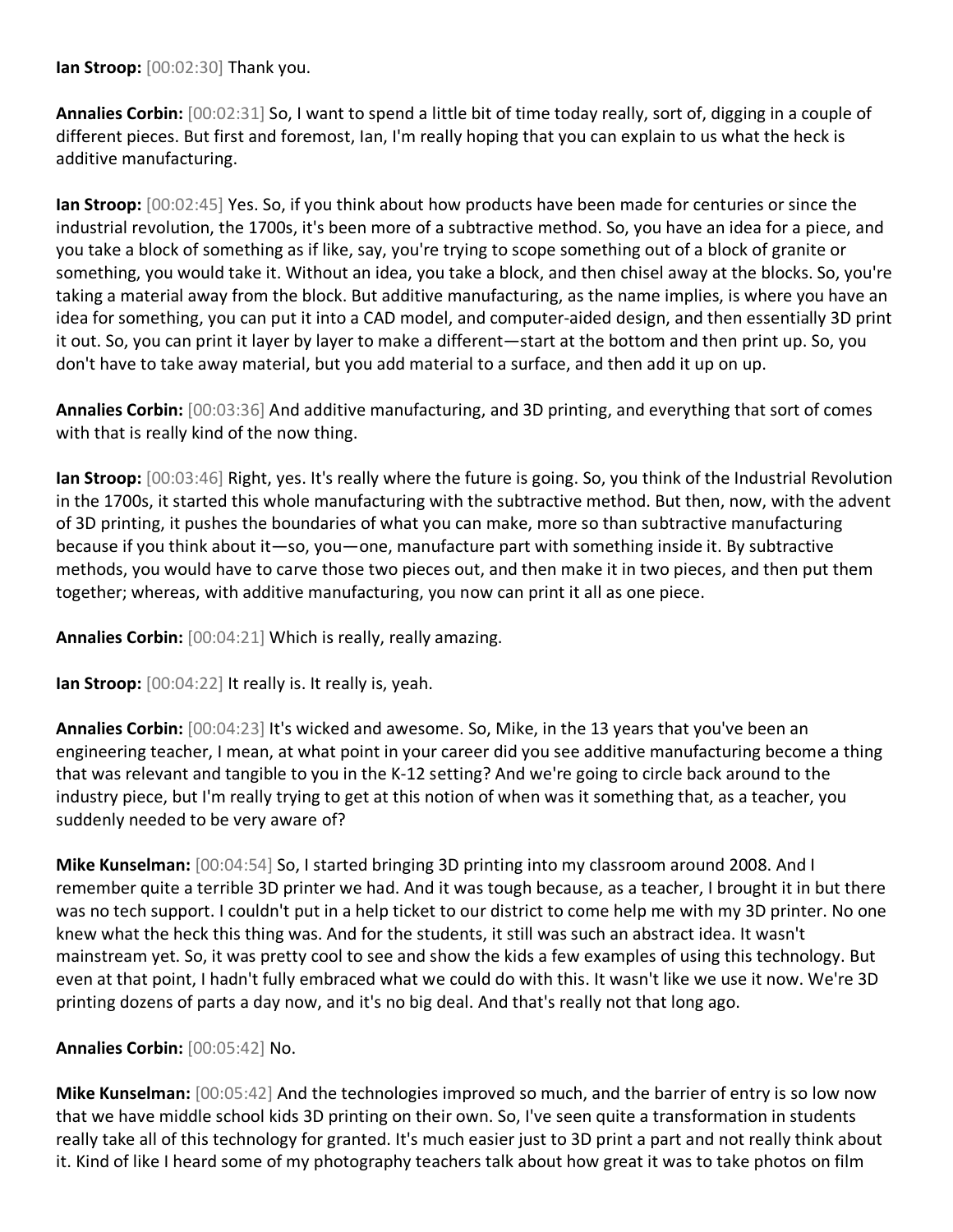because you had to really think about your shot before you took it. Then, when digital cameras came out, you could just shoot away.

**Mike Kunselman:** [00:06:20] Kind of the same thing I'm starting to see with 3D printing. My students, now, are so used to having it from middle school up that they'll just print iteration, iteration, iteration, iteration. And I don't know. I feel like it's kind of taking a step back from making great designs, but I think we'll begin to find a perfect balance here soon.

**Annalies Corbin:** [00:06:39] You can always charge them a quarter every time they have to reprint something, right?

**Mike Kunselman:** [00:06:43] Oh, yeah.

**Annalies Corbin:** [00:06:43] For the filament.

**Mike Kunselman:** [00:06:43] I would be very rich, yeah.

**Annalies Corbin:** [00:06:45] Yeah, exactly, exactly. So, Mike, again, as a veteran teacher, this program comes along. You've clearly been utilizing 3D printing early on in your classroom. You're definitely not afraid of the technology by any stretch of the imagination. So, why does a teacher with that much engineering experience in the classroom want to participate and take a program in additive manufacturing? I means, it's four weeks. I want to be really clear with our listener. So, this was not a small endeavor. This program was four weeks in the summer, all day long.

**Mike Kunselman:** [00:07:22] Yes, definitely very involved. I think the biggest thing I was looking for was to work with some of the other manufacturing techniques and be able to harness some of the traditional manufacturing with additive manufacturing. So, when you think about a part, like, yeah, I could just 3D print this and let it go overnight or whatever and 3D print this whole part. But if I could use, say, this tool to like laser cut this part, that's maybe a really long span, and then plug it into my 3D printed part. And kind of combining technologies, I think is really where we start to see some of this advanced manufacturing.

**Mike Kunselman:** [00:08:01] Also, we use some of the 3D printing molds. So, we could print with a resin printer into a high-temp model, and cast molten pewter directly into that. So, it's kind of a completely different way of thinking about additive manufacturing, which, traditionally, to make a mold, to cast something, it's very time intensive, or you're pouring silicone and whatnot. So, to be able to print a mold and cast metal into it was like mind bending, and kids haven't seen that. So, I was really looking to kind of share some of that thought process and maybe learn a few new techniques.

**Annalies Corbin:** [00:08:40] And so, have you been able then to—because you participated in the first year of the program, I believe last year.

**Mike Kunselman:** [00:08:48] Yeah. This was my first summer.

**Annalies Corbin:** [00:08:49] This past summer, okay. Sorry. So, you did the Mission to Mars project?

**Mike Kunselman:** [00:08:53] Correct.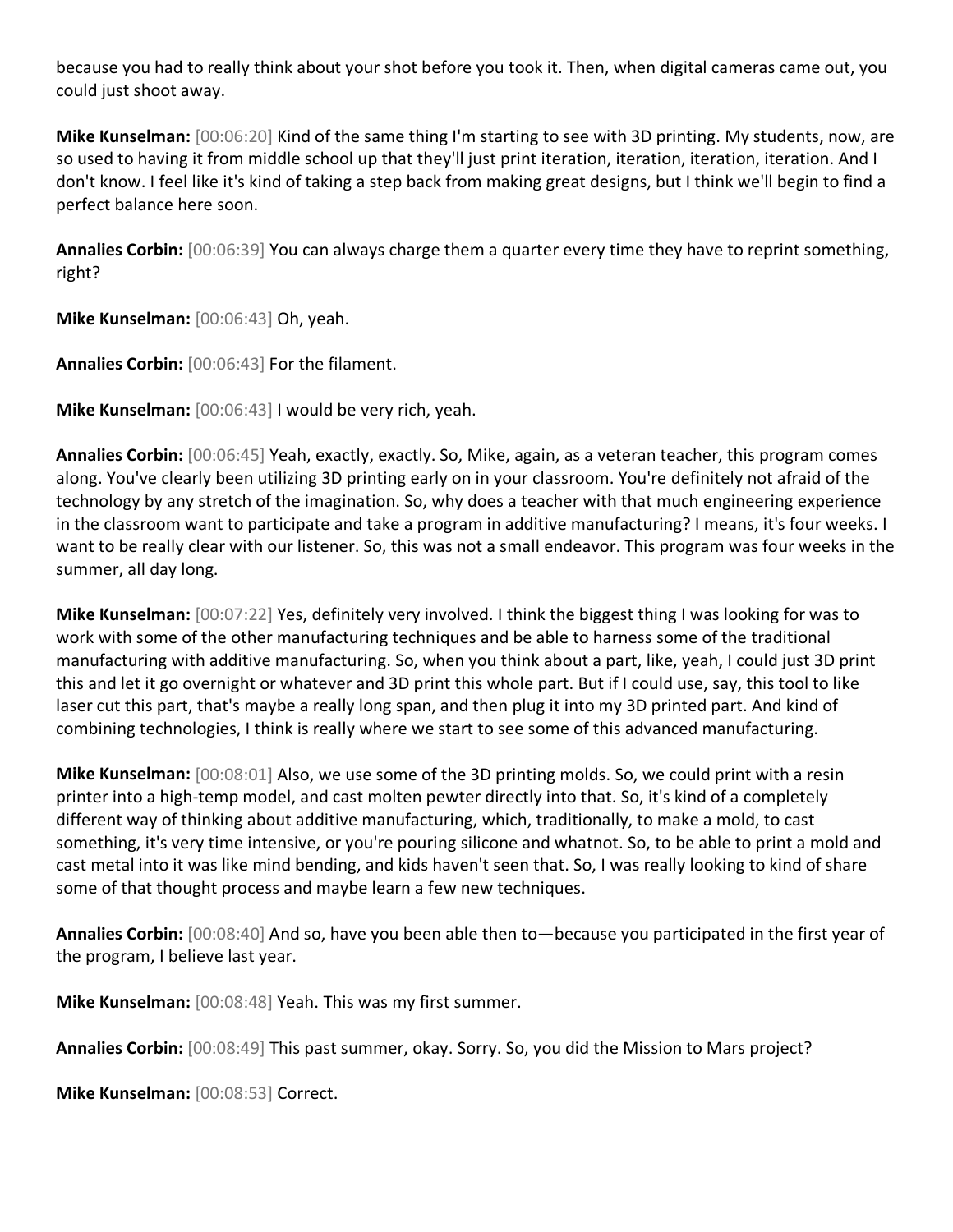**Annalies Corbin:** [00:08:53] And so, we'll come back around to the project this year in a minute, but were you able or have you been able to take some of the things that you learned or the techniques and, now, utilize them in your own classroom? And if so, what does that look and feel like for your kiddos?

**Mike Kunselman:** [00:09:06] So, I actually just got a check from our Education Foundation on Friday to start a casting lab using 3D printed molds.

**Annalies Corbin:** [00:09:14] Wow!

**Mike Kunselman:** [00:09:16] So, it kind of inspired me. It was really cool. It was different. Not a whole lot of people or other schools I know are doing it. It's just like, "Hey, this is a unique experience I can bring back to my students." So, I haven't been able to do it yet, but I have the money now.

**Annalies Corbin:** [00:09:28] But that was a big win because you—

**Mike Kunselman:** [00:09:30] Oh, absolutely.

**Annalies Corbin:** [00:09:31] That's one of the things that we hear oftentimes when teachers go off and do these these programs, "It was great. Was fun. I learned a lot. But I may or may not really be able to apply it back into my school and my classroom." That's a constant trend that we hear a lot, a push back for. So, the fact that you got a grant, and you're now ready to roll, that's a huge win.

**Mike Kunselman:** [00:09:51] Yeah. You have to be willing to try to get it.

**Annalies Corbin:** [00:09:54] Yeah, yeah, absolutely. So, wow. I can't wait to sort of hear how it all goes once the kids dig in, We'll circle—

**Mike Kunselman:** [00:10:00] Me too.

**Annalies Corbin:** [00:10:00] ... back around on that in a few months to check in with you. So, Ian, let's talk a little bit about the first time you participated in the program because you were a student finishing up high school. And just for our listeners, because one of things that I think is really intriguing, sort of, about your journey, so you're a home-schooled kid?

**Ian Stroop:** [00:10:17] Yeah, I was.

**Annalies Corbin:** [00:10:18] And so, what prompted you, other than you obviously have a love for engineering, or you wouldn't have ended up in that space in college. So, what prompted you to sign up and come to this program, not just once, but twice?

**Ian Stroop:** [00:10:33] And so, before I did this program, I didn't really know what additive manufacturing was. I knew I wanted to do something with engineering. I wanted to get an engineering degree, but I didn't really know much about the industry and the real things that engineering does. So, I was taking class at Columbus State. I think, it's on the spring of 2017. I got an email inviting me to participate in this program, and I didn't really know what the program was, and I kind of pushed the other side. But then, my parents, my grandpa, in particular, are all three engineers. They said, "Hey, you should probably—you should look into this. This would be really good professional development type of things, so that you can learn about the industry and about the different types of manufacturing that are used today."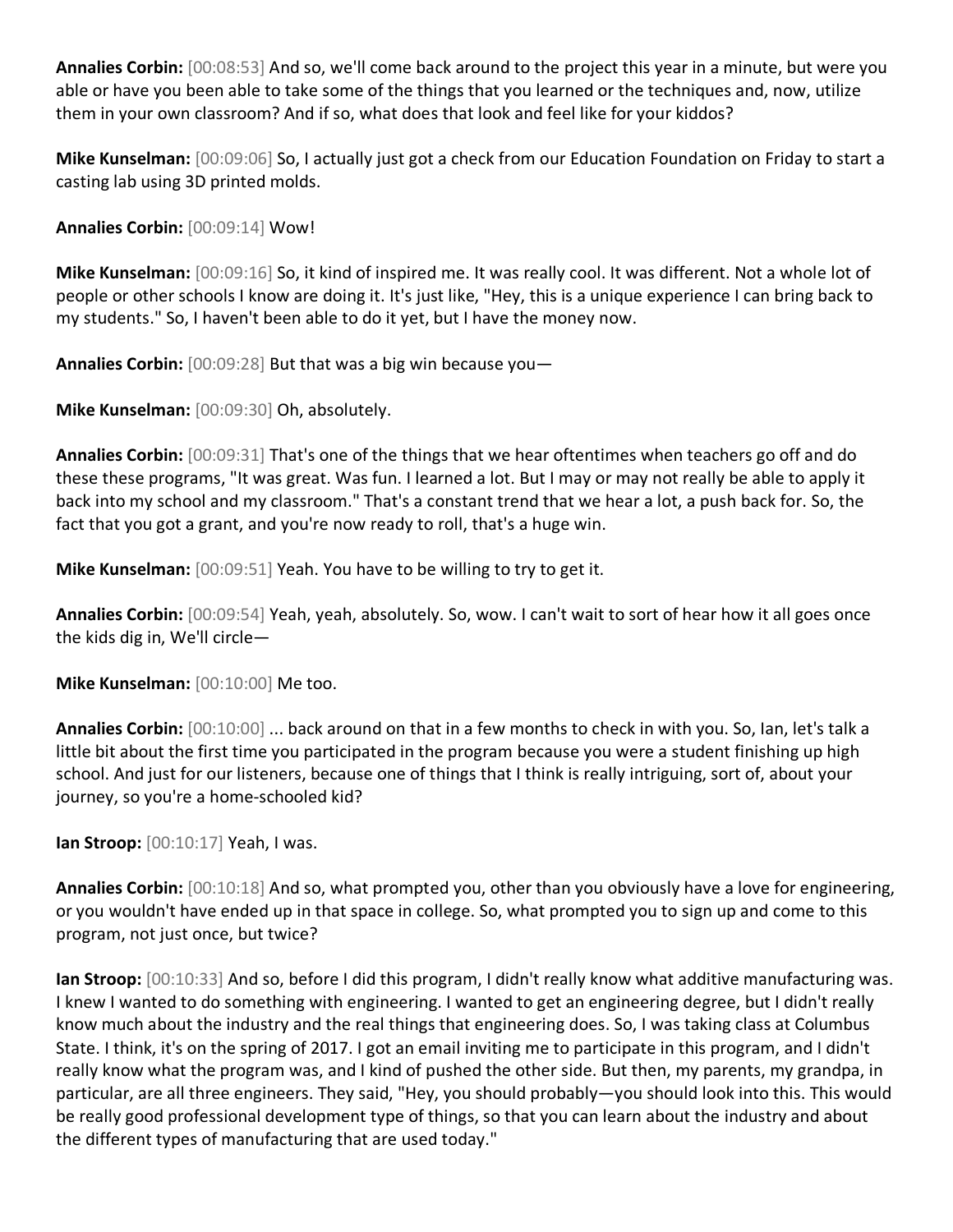**Annalies Corbin:** [00:11:14] Yeah. And you did. You got to see a lot of different things. One of the things the program includes is getting to go and visit a variety of different places along the way through,sort of, the field trips, I guess, if you will, anything to get everybody out of the lab for a little while, like during the week because you were there a lot.

**Ian Stroop:** [00:11:33] Yeah.

**Annalies Corbin:** [00:11:34] And so, from an industry standpoint, then, as you're still just, sort of, crafting what your future is going to look like, what were some of the takeaways that you thought were meaningful enough to have you come back again but, also, sort of stay and stick with manufacturing when you were out in the industry world as part of those experiences?

**Ian Stroop:** [00:11:57] I think, like I said, before that, it's the cutting edge. It's the next big thing. Like I've been told that it's the next industrial revolution. And then, to come back the second year, I really wanted to take what I've learned in the first year and help out with the new travel students too in order to expose them to this great new innovation.

**Annalies Corbin:** [00:12:19] Yeah. And it's fun to watch the students. There is a real difference between the students in year one and the students in year two. Do you agree with that?

**Ian Stroop:** [00:12:27] I definitely agree with that.

**Annalies Corbin:** [00:12:28] Yeah.

**Ian Stroop:** [00:12:28] I feel like more of them were engaged and wanted to be there.

**Annalies Corbin:** [00:12:30] Yeah.

**Ian Stroop:** [00:12:30] And really enjoyed the subject matter. Yeah.

**Annalies Corbin:** [00:12:34] Yeah. And I think that part of the difference was, of course, anytime at PAST, when we do these sorts of programs because we're an R&D facility, we're learning right along with you, right? It would be awesome, I suppose, on some levels. But I know that we'd learn as much if we actually put out and crafted these fully baked things before we ran down the road with them. But that's just not our style at all. So, we definitely learned a lot ourselves between year one and year two. And I do think it was different sorts of students because the students understood what the program is about the second time around, right?

**Ian Stroop:** [00:13:10] Yeah, yeah.

**Annalies Corbin:** [00:13:10] Because there was information out on the street, so to speak. So, Mike, can you tell us a little bit about the the particular project this summer? So, the Mission to Mars piece. And I want to get into some of the, sort of, ins and outs of the way the program itself works, but I'm mainly interested in what do you think that the students were getting out of it at the end of the day, right? Because there was a real difference. And I'm biased and privileged in a lot of things in between, truth be told, because I get to sort of watch from the outside looking in, but truly watching through the glass all summer long. And the difference between, for example, the presentations that the students make at the end of the first week versus where you guys all ultimately end up is pretty much night and day. So, from the teacher perspective, where do you see the value add for the students who participate?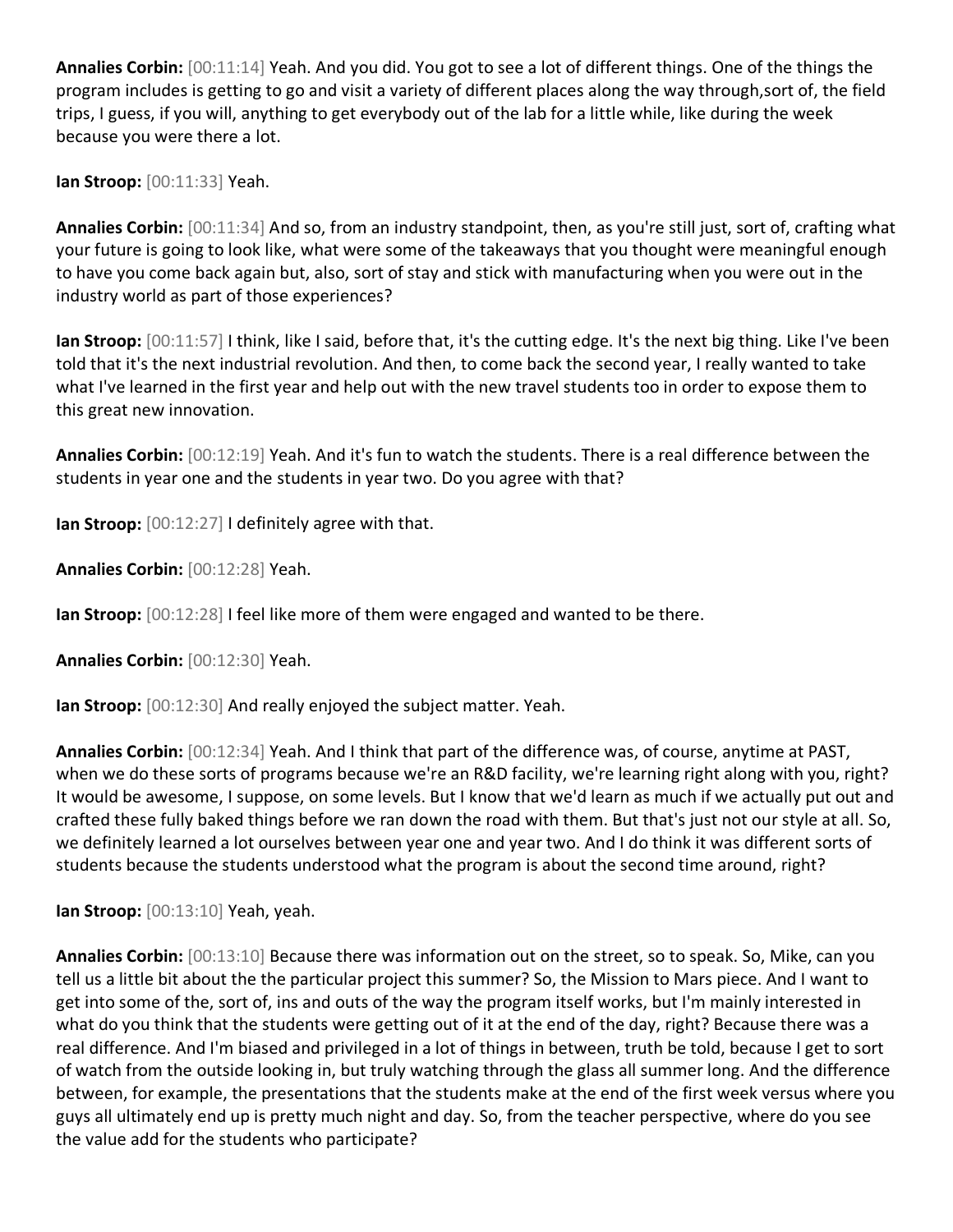**Mike Kunselman:** [00:14:13] So, I think framing the entire camp around the Mars project just gives all of those skills some kind of relevance to the actual learning. Instead of just teaching those concepts with generic parts that they had to generate, they probably would still learn the same skills at the end, but there's no buy-in. There's no relevance to what they're building. There's no theme around it. And by kind of framing around that Mars, it adds a level of fun to it. Almost like gamifying the learning. And it just makes a more enjoyable scenario in classroom setting to kind of think so imaginatively into, "How are these habitats are going to look like? What are these hollers going to look like?" We talked a lot about Elon Musk and some of the fun, crazy ideas.

**Mike Kunselman:** [00:15:00] So, it was just nice to see student learn. I think, again, in the end, it was additive manufacturing camp. So, we were really trying to push additive manufacturing. And then, just in that lens off of Mars, and just kind of a little twist of fun. My main goal was kind of add additive manufacturing with some of those traditional manufacturing techniques still with that lens of Mars.

**Annalies Corbin:** [00:15:23] And so, Ian, just for the listeners who don't understand the context, tell us about the Mission to Mars Project. What were the ins and outs of that?

**Ian Stroop:** [00:15:31] So, basically, we were basing it off of Elon Musk's challenge to get to Mars. So, we split the students up in groups of about 4, and we challenged them to come up with their own plan to how to get to Mars, and how to establish a culture on Mars using additive manufacturing. So, they created different habitats. They would live in different tools, and then rovers to explore the surface, and they would use additive manufacturing to either make those, like take printers with them and print things there, or print pieces on the ship to get to Mars and stuff like that.

**Annalies Corbin:** [00:16:10] Yeah, and that was one of the common things I heard a lot in the presentations, lots of printing while in space.

**Ian Stroop:** [00:16:16] Yeah, because you have all the time.

**Annalies Corbin:** [00:16:17] Yeah, [crosstalk].

**Ian Stroop:** [00:16:17] You have all that time to get-

**Annalies Corbin:** [00:16:18] The downtime, right? Yeah.

**Ian Stroop:** [00:16:18] Yeah.

**Annalies Corbin:** [00:16:18] Yeah, exactly. So, Mike, how was it to have Ian as an instructor?

**Mike Kunselman:** [00:16:27] Ian is awesome.

**Ian Stroop:** [00:16:28] Thank you.

**Mike Kunselman:** [00:16:29] I would say he's way beyond his years. You have a college freshman working with some pretty heavy hitters in there. And he would come in and talk about professionalism. I mean, Ian was right there with everyone. I was like, "Man, you might be missing your calling here. And education might be where it's at for you." So, we'll see. It's not too late for him to change majors, but it was great to work beside him. And it was also cool to see him come back because he kind of knew the vibe of the camp.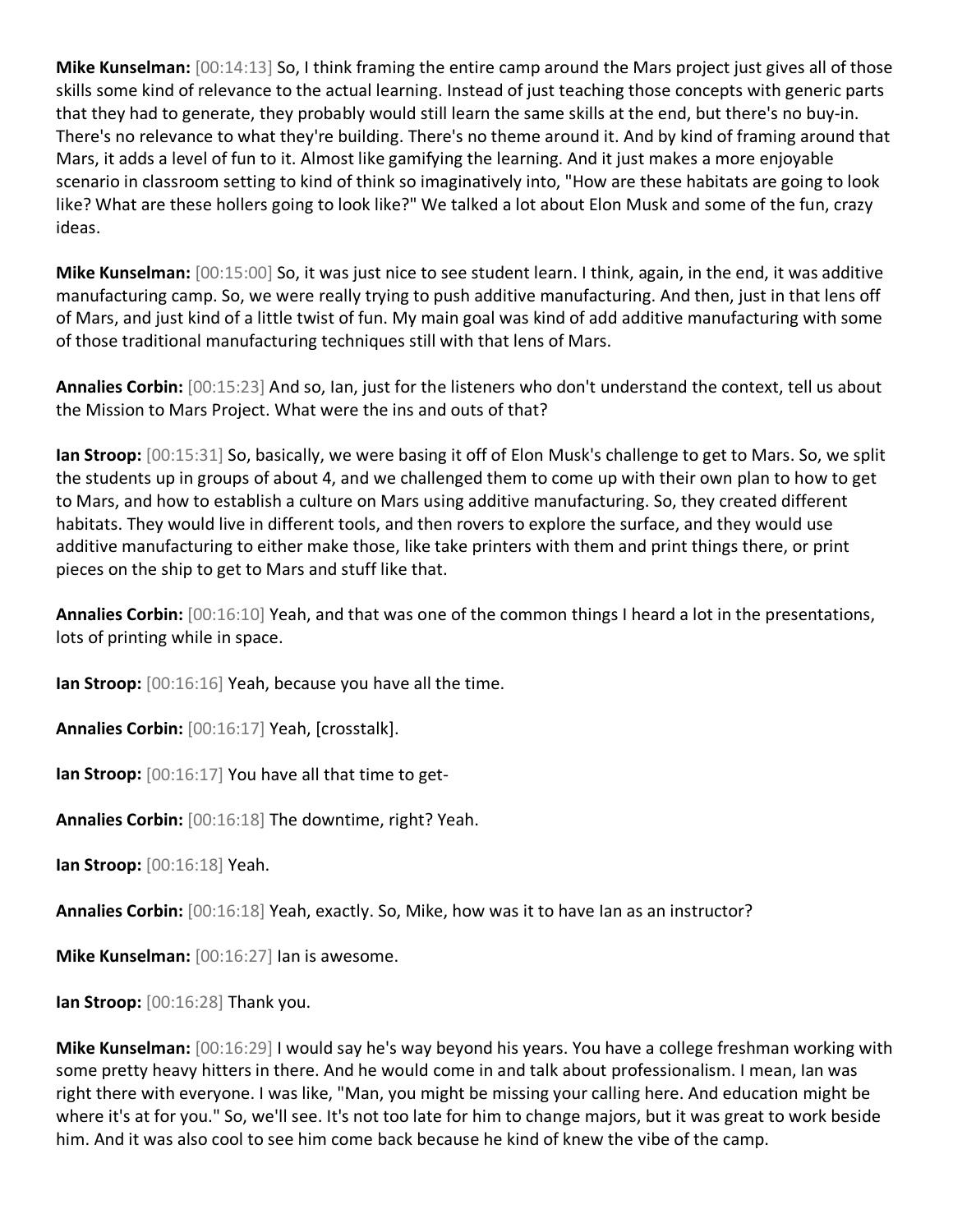**Annalies Corbin:** [00:16:57] Right.

**Mike Kunselman:** [00:16:58] And it was very exciting. It was different.

**Annalies Corbin:** [00:17:01] It wasn't weird as a teacher.

**Mike Kunselman:** [00:17:02] Oh, absolutely, yeah. But no, it worked. It worked fine. And I learned stuff from my kids. I mean, I teach 120 kids every year. And I have kids that are going to go off to Stanford and whatnot who are twice as intelligent as I am. So, I learn stuff from them all the time. You kind of have to just strip down any of that and just kind of open your mind.

**Ian Stroop:** [00:17:26] And I think I learned so much more from actually teaching the material than learning it myself because I had to know it all to be able to transmit it to the students.

**Mike Kunselman:** [00:17:34] Yeah.

**Annalies Corbin:** [00:17:34] And I'd like to point out to the two of you that both those comments are signs of great teachers, right. So, first and foremost, to recognize that you can learn as much from your kids as they will ever learn from you. And for you that you know something when you have to teach it. Yeah. And so, I will echo that. We need all kinds of engineering teachers out there. Yeah, you go off, do some engineering in the real world, come back, do some teaching—

**Mike Kunselman:** [00:18:00] Yeah, this can be.

**Annalies Corbin:** [00:18:01] ... on the side, or for real, or any combination thereof. Absolutely.

**Mike Kunselman:** [00:18:07] And even in that field, you almost can't know it all or all of the ways to do it. And we had a big issue with the camp using solid works.

**Annalies Corbin:** [00:18:16] Yeah.

**Mike Kunselman:** [00:18:16] And I was an autodesk guy. And I was like, "I know you can do this. I can't help you with it, but I know it's possible." So, it's just—and that's a good piece of advice too since you're going to be a teacher, Ian. Not even necessarily. Knowing the right answer, but having the resources to find that or the people to help you find that.

**Annalies Corbin:** [00:18:36] Right. And I that—and that's a big—for many teachers, not all, but for many teachers, that's sort of a—it's that mind shift to become that facilitator of learning and not to be that authority on any particular subject. And the reality is in almost all fields, but certainly in any field that has a high use or reliance on technology, that the rate of change, there's no way you could possibly keep up. And so, that is one of the things that I always love about the program as well.

**Annalies Corbin:** [00:19:03] So, Mike, I also want to dig in a little bit on the teacher PD side because you weren't there just to participate in the program and learn the things that kids were learning. There was another layer in this as well. So, talk a little bit about the professional development component that sort of came along with this.

**Mike Kunselman:** [00:19:24] So, a lot of the professional development, like with back mapping and some of the the teacher planning, just different ways of thinking about how to frame up large projects that we did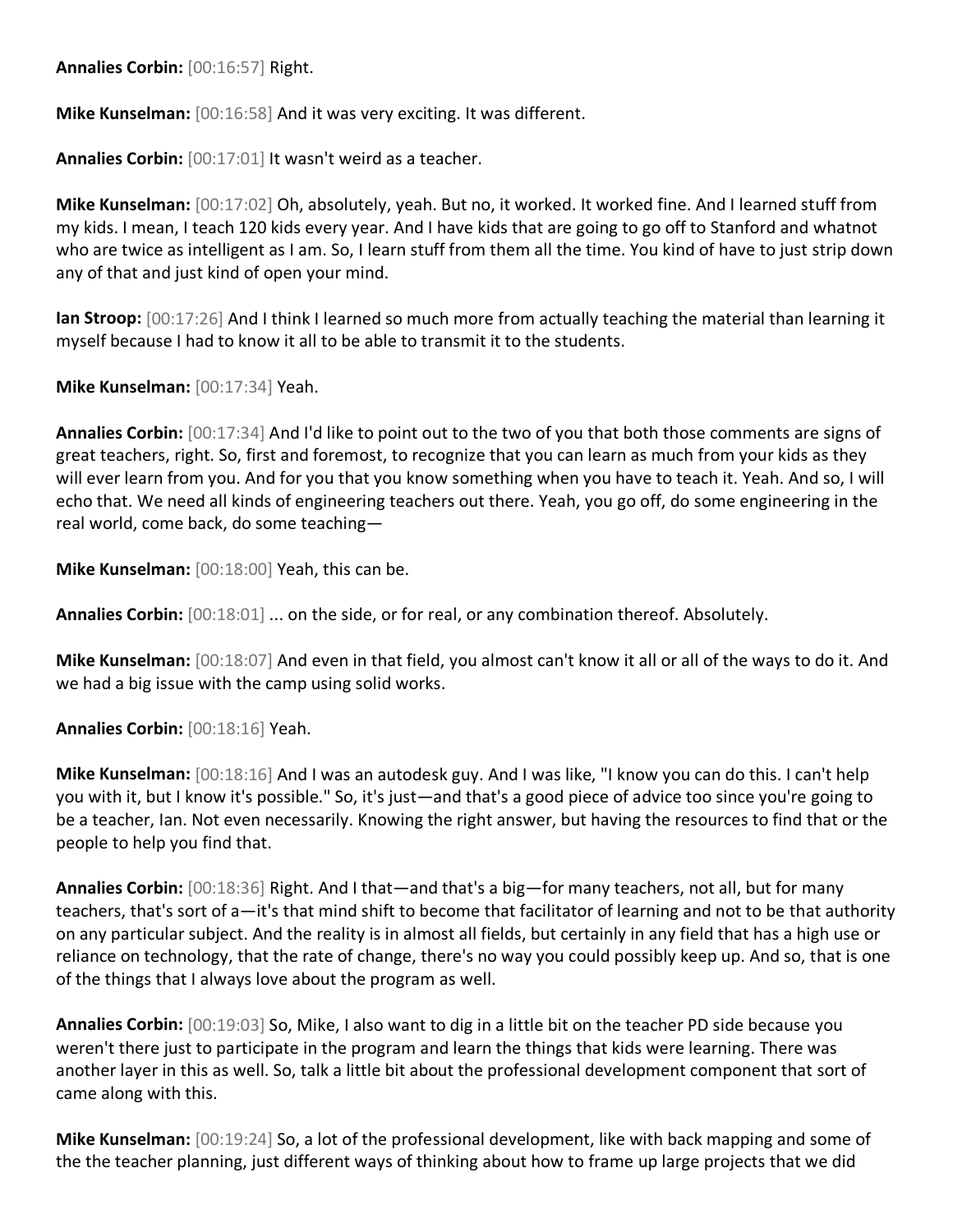ahead of time, and some of the P3 programs through the PAST really helped us to think about how to take a massive project like this, four-week project, and break it down into components that we could deliver to our students in a feasible manner. So, that was kind of cool. And just working with some of the other teachers from other districts, which, typically, I never have anyone like me in my district was kind of nice. So, even still now, I communicate with two teachers through the camp.

**Annalies Corbin:** [00:20:02] Oh, great.

**Mike Kunselman:** [00:20:03] One at New Albany and one at Northridge, just because we're singletons in both of our districts. So, being able to network with them and having that same background has really been wonderful, and it will continue on. They've both come out to visit my school-

**Annalies Corbin:** [00:20:18] Oh, that's great.

**Mike Kunselman:** [00:20:19] ... and I'm planning to go out and visit their programs.

**Annalies Corbin:** [00:20:21] Yeah. That's wonderful. That's definitely what you want to hear. And it is really a tough space, right? Because most districts, if you're lucky, if you have an engineering teacher.

**Ian Stroop:** [00:20:28] Correct.

**Annalies Corbin:** [00:20:30] And the rare few that have more than one. But that's not unusual. Another nod to Ian for the reason to become an engineering teacher. We're pretty desperate across the country and around the world for folks who can do that. So, Ian, from the—as you spent your time this summer, in particular, sort of leading, so where did you see that the students and the teacher, where we're the struggle points in understanding the concepts tied to additive manufacturing?

**Ian Stroop:** [00:21:01] Additive manufacturing or the project, in general?

**Annalies Corbin:** [00:21:05] Well, we can take it from both directions. I'm really trying to drill in a little bit on the relationship or the relevancy back to industry. Part of the reason at PAST that we do these programs is we're trying to expose students primarily, but teachers as well, to the potential careers because folks don't have a clue how broad and how diverse engineering is, right, for example. So, where did you see some of those?

**Ian Stroop:** [00:21:31] I think for the struggles of the additive manufacturing in particular, it's like it's where to—we use it in an actual industry because we're coming up with ideas. Like they would come up with an idea of a design for a rover. They would print out this little plastic piece. Well, it's like, what do you do with the little plastic piece? So, I think it's just having them try to wrap their heads around what we would use this for in the real world.

**Ian Stroop:** [00:21:54] And I think for the project, in general, it was the lack of constraints at the beginning because they didn't really know what they were supposed to do, which the idea was that they would come up with the constraints and figure out what needed to happen. But I think at the beginning, they struggled with wrapping their heads around that. But then, as we kind of coached them through it, they were able to understand what they needed to do, and where they needed to get.

**Annalies Corbin:** [00:22:18] Yeah. Do you see the same thing, Mike, with your students when you're introducing new things for the kiddos in your classroom?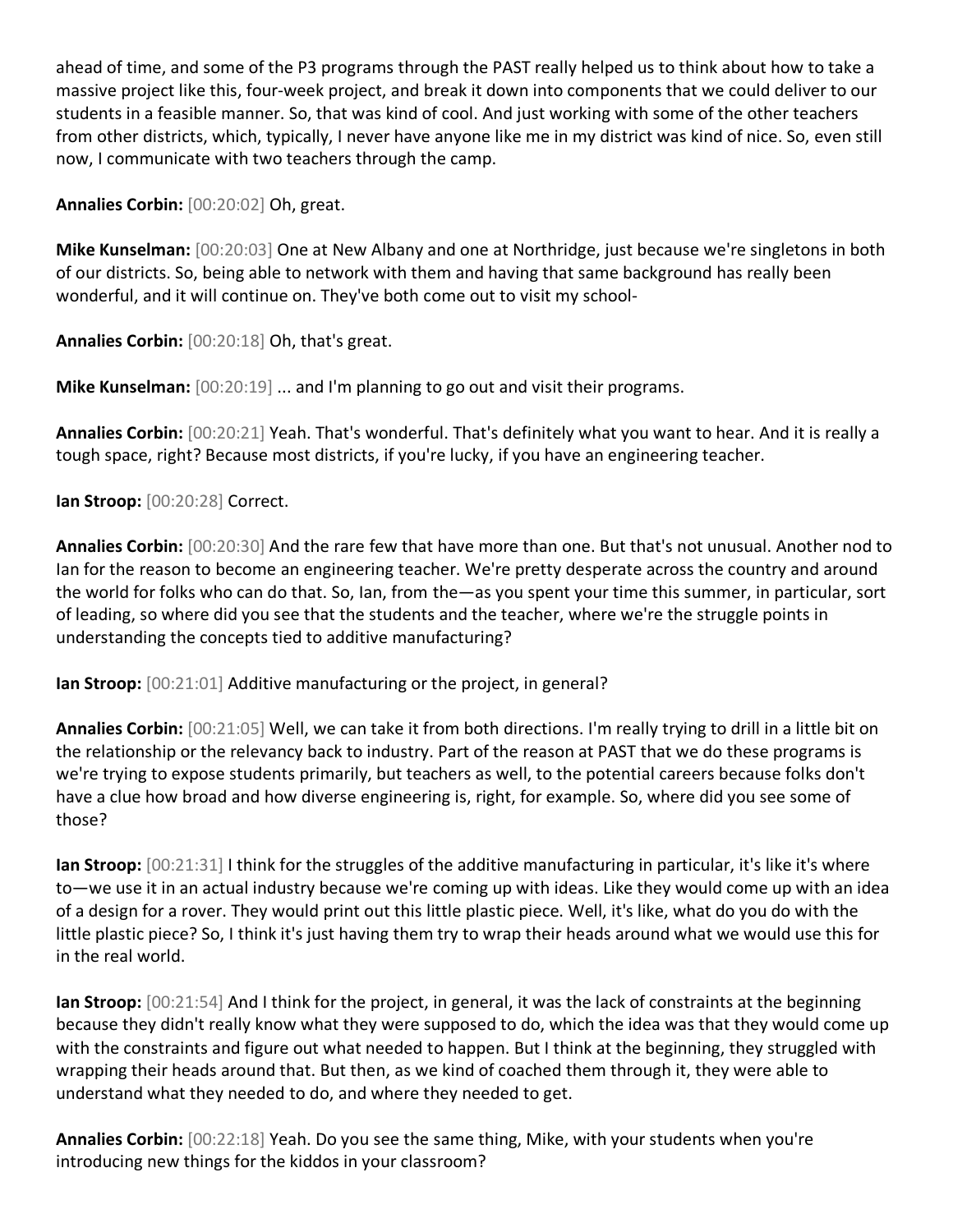**Mike Kunselman:** [00:22:26] Yeah, they have troubles kind of sticking to, like you said, like the real-world constraints. And it's almost like they're just making toys. And getting them to kind of focus on strengths and building these things for like material testing purposes. Yeah, I definitely see that. And we really didn't take advantage of the structural stress analyzer you guys had. But really, things like that to where I need to design this part to hold X amount of weight, I think, would completely shift the mindset and their design.

**Annalies Corbin:** [00:22:59] Right. And so, when you do these types of projects in your classroom then, do your kids eventually get there, or do you have to prod them along, or does it kind of vary?

**Mike Kunselman:** [00:23:08] They don't quite get that. A few will, but they've never really worked on a project where they have to encounter budgets, and strengths of materials, availability of materials. And you really have to prod them along, or let them actually build something, and make them pay for it, or give them some kind of budget. There's no real world piece to it. And we could do that with the Mars rover. And we're allowing them to use some of the technology in the summer camp that doesn't exist.

**Annalies Corbin:** [00:23:39] All right.

**Mike Kunselman:** [00:23:40] So, again, you're on a fine line of allowing their thoughts to flow freely and let them come up with crazy ideas, which is awesome to see. Then, you also have to kind of bring it back down to the real room, like we actually can't make that.

**Annalies Corbin:** [00:23:55] Right.

**Mike Kunselman:** [00:23:56] So.

**Annalies Corbin:** [00:23:56] The technology doesn't exist yet, but it's a nice idea.

**Mike Kunselman:** [00:24:00] Yeah.

**Annalies Corbin:** [00:24:00] Right.

**Mike Kunselman:** [00:24:00] Yeah, yeah. So, it's a balance, I think, of not completely thwarting their ideas but giving them some inspiration too.

**Annalies Corbin:** [00:24:10] So, Ian, as you sort of take what you learned into the post-secondary experience, college right now, what was a big takeaway that you're actually being able to apply? Not so much process pieces but I mean, what were some of the things that you utilized in that experience that you think helped you as you try to get yourself through engineering school?

**Ian Stroop:** [00:24:33] I think just the mindset of the design cycle, the design thinking. If you're designing a part, you have to kind of have an idea first. And then, you design the idea, either draw it on paper, or put it in CAD software, and then you build the part, 3D printing, make it out of whatever you have, and then see if it solves the problem you're trying to solve. And if it doesn't, then going back and slightly modifying that to solve the problem better. So, as I go forward through engineering classes where we're building different types of things for projects, I think just having that knowledge of, this is the cycle of design to try to make this part or make this as a solution to a problem.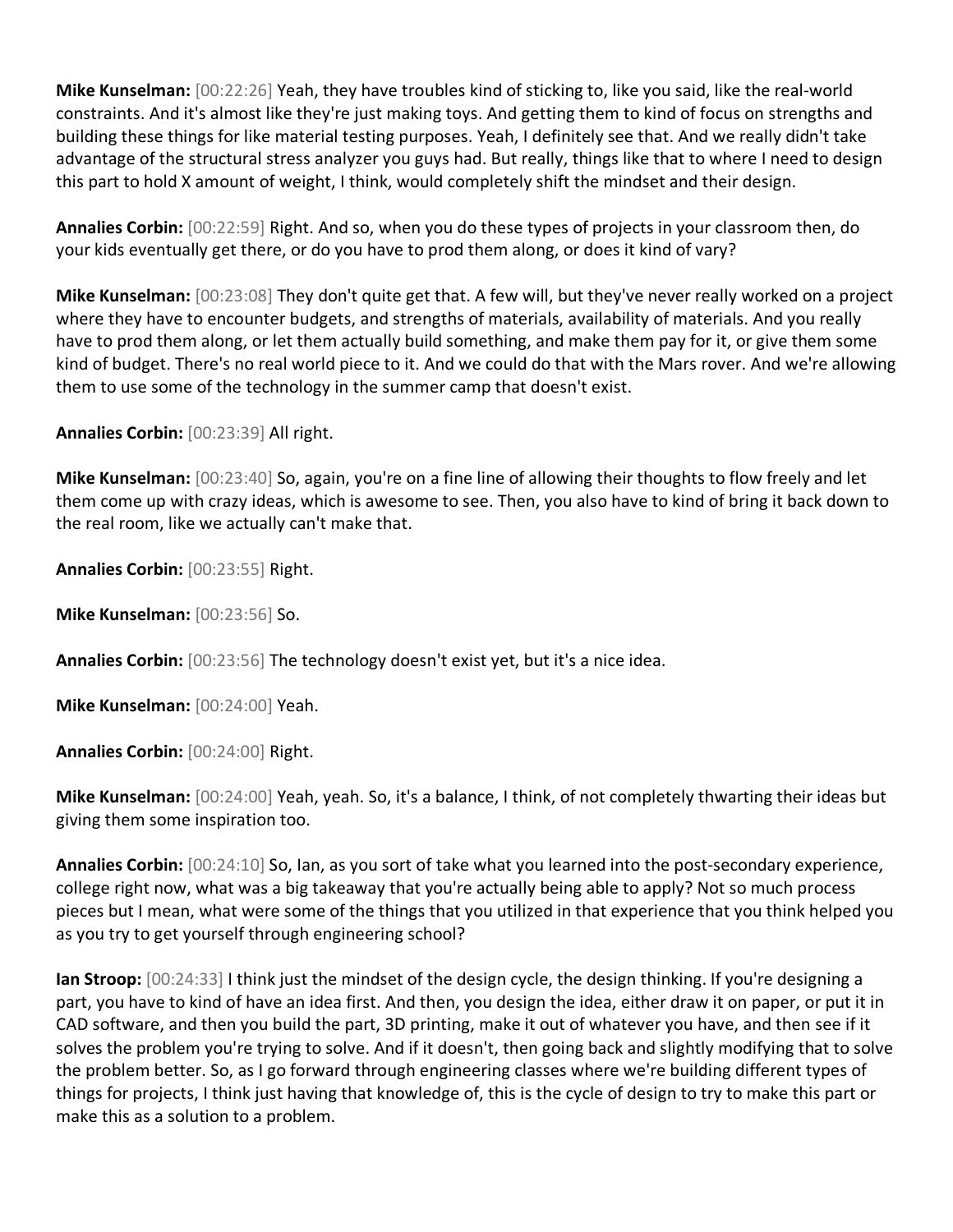**Annalies Corbin:** [00:25:18] And I think that many of the kids that I saw in the program, they struggle with that a little bit, but I also saw on the flip side, the, sort of, awesome perseverance. We actually had one of the kiddos who showed up last week who didn't pass the Solidworks certification. So, for our listeners, in the first year, you guys set for the SME-

**Mike Kunselman:** [00:25:44] SME, yeah.

**Annalies Corbin:** [00:25:44] ... certification. And this year, you got to sit for a Solidworks certification.

**Mike Kunselman:** [00:25:49] Correct.

**Annalies Corbin:** [00:25:50] And so, yeah, this kid didn't pass the first time and was not happy. And not just for not passing, but really, really wanted to complete and earn that certification. And so, he came in last week and sat for it again, and he passed. And just like it was joy. This kid was joyous. Like I don't know what I'm going to do with this certification, but I have it.

**Ian Stroop:** [00:26:14] Yeah, yeah.

**Annalies Corbin:** [00:26:15] Yeah. So, yeah, I think just seeing kids struggle and modify. I'm sure he had to go back, and study, and whatnot, and then come back, and be able to do that. So, Mike, what's next for you in your classroom? So, what do you take from this program other than just like some of the things that you're exposed to? But as you actually think about or planning your next course of practice, what does that look like for you as a teacher?

**Mike Kunselman:** [00:26:41] I think I really need to focus on expanding our additive manufacturing abilities. Like we've just kind of become complacent with what we have. And we have a few standard FDM printers, and everything's fine and dandy, and we're comfortable. So, I think I need to get uncomfortable again and think about maybe designing some printers of our own using unique materials, some different extrude. As I was talking to a teacher in Marysville last week who's working on a clay extrusion printer, which has been done, but to do it yourself is pretty cool.

**Mike Kunselman:** [00:27:14] So, just trying to get out of our comfort zone a little more. I've been in it long enough. I'm comfortable enough. It's time to break some stuff and kind of change up what we're doing a little. So, I'd like to go there. I'd also like to get a little more involved in some of the resin printing, which we haven't had a ton of experience in. And I'd say that's probably one of the more popular current approaches to 3D printing. So, that's kind of our current focus, and I'm sure that will take plenty of our time.

**Annalies Corbin:** [00:27:43] Absolutely. And so, from the industry's standpoint then, especially as we think about the way that K-12 interfaces with industry, one of things that we talked about a lot at PAST is around the notion emerging workforce, right? So, K-12. back to that question that always gets me in trouble. I always get an email after I ask this question, but I'll ask it again anyway. What the heck are we preparing these kids for, right?

**Annalies Corbin:** [00:28:07] And so, if we we sort of start with that question in mind with an end goal that, at some point, folks are going to end up in industry of some description, then where the ties in the alignment between the K-12 experience and what you're doing, Mike, in your classroom and the experience that Ians of the world are having in post-secondary, and often to the to the world of work. So, how, then, is it possible for the local industry partners to meaningfully be involved with what you do? That's kind of a question, but it's also just sort of hanging out there. But, Mike, do you have an idea? I mean, for you, what would be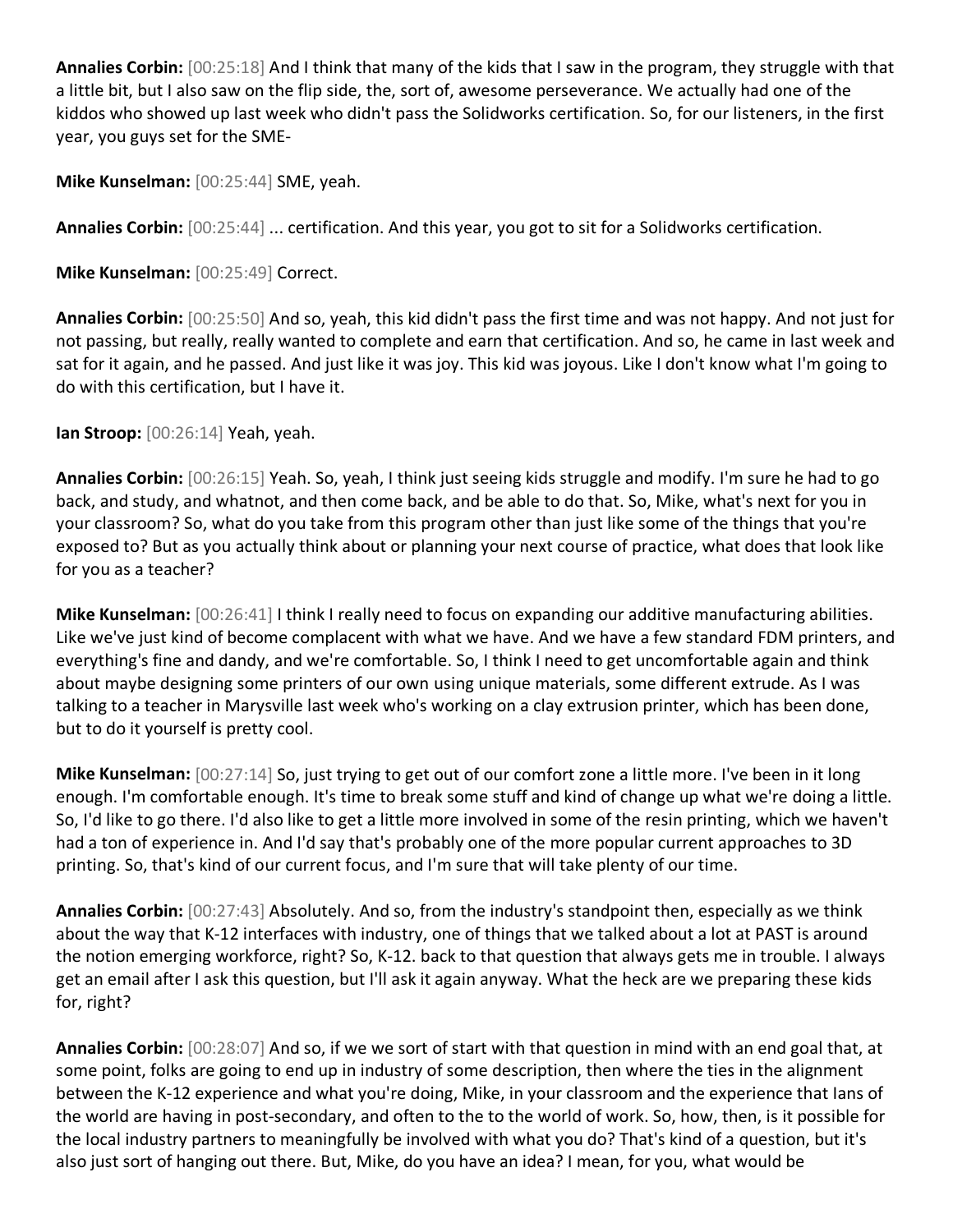meaningful? Is it—is your school contemplating a pathway in manufacturing, or do you already have that, or going another direction, or is that just a giant unknown?

**Mike Kunselman:** [00:28:54] I have two answers for you.

**Annalies Corbin:** [00:28:55] Okay, awesome.

**Mike Kunselman:** [00:28:56] So, one is super generic. And I like to say we're preparing students to just be critical thinkers. So, even if a kid wants to go out and be a doctor after my program, well, he's going to be a better doctor. He'll be able to think on his feet and think creatively. So, that's the real generic open, like lala land kind of answer. But more specifically, I think the biggest need an industry around us are technicians. And I think that kind of blend between white collar, blue collar position is going to emerge. It already is. And there is going to be a huge need for these employees who know how to program a robot, troubleshoot it, solder a few joints, whatever, fix it from that end, but also turn a wrench, rebuild it, weld it, whatnot.

**Mike Kunselman:** [00:29:45] So, I think there's a new form of technician that we really need. And I think that will be really a pathway that I would be interested in pursuing. And I think it's a rewarding career for students, because a lot of kids I see that come through my program who love engineering come out at the end, and they're almost more leaning towards engineering technicians. They like to still get their hands dirty, a lot of them. And I don't know if it's just our demographic, where we are, but the students like to get their hands dirty. Like, well, maybe engineering is not quite for you. Maybe you want to be some kind of engineer technician. So, I think that's where we'll start to maybe push kids. We'll see what some of our industry partners say.

**Annalies Corbin:** [00:30:28] But helping kids understand that all that's possible.

**Mike Kunselman:** [00:30:30] Oh, yeah.

**Annalies Corbin:** [00:30:31] Right? It's the same thing in the medical field. You don't just have to be a doctor or nurse; that you could actually be an allied health technician. There are so many jobs across our field that we need every single one of these people. And in fact, in many ways. And I believe engineering is the same. We need more technicians than we need engineers, right?

**Mike Kunselman:** [00:30:50] Yeah, absolutely.

**Annalies Corbin:** [00:30:51] We need them all. But the reality of it is you need an awful lot of technicians for that to actually put in or implement the thing that one engineer has been responsible for. So, what about you, Ian, as you sort of think about that same question to you, where is the best and highest use of industry right now as it relates to influencing students' choices, their experiences, their understanding in that sort of K-12 space?

**Ian Stroop:** [00:31:18] I think just focusing on not everyone needs to go to college like Mike was saying and become an engineer, but there are other avenues to become a technician. Like at at Columbia State, it has a program where you can become a robotic technician, or there are a couple other ones I'm not sure right now, or Toll's manufacturer. I am not sure what the [crosstalk].

**Annalies Corbin:** [00:31:35] Career Deck.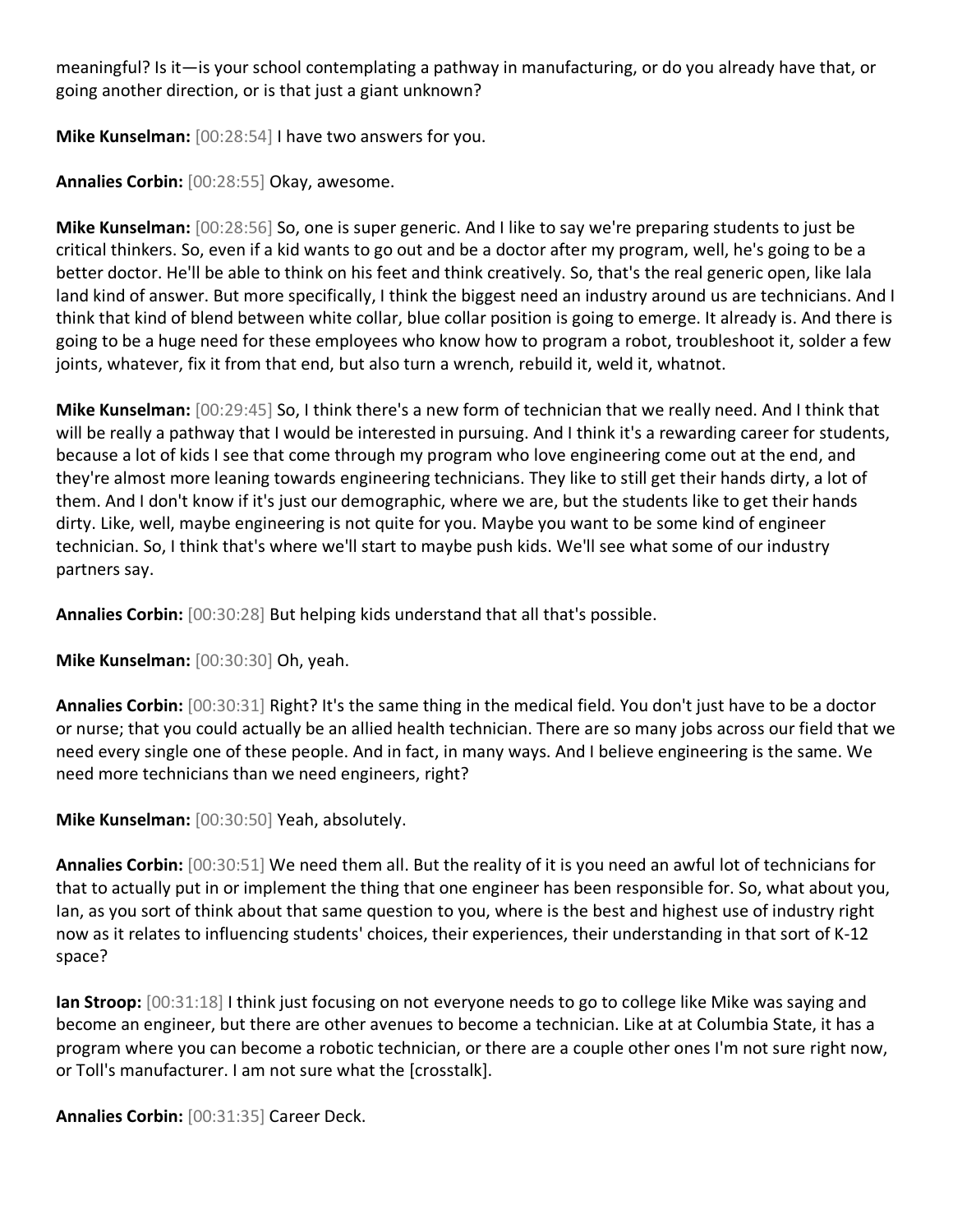**Ian Stroop:** [00:31:35] We went actually and toured that during the institute and learned about the robotics. So, I think those those types of schools showing students that those options are open. It's not, "Hey, you have to go to college. You have to do this," but there are other options open. I am not saying that you shouldn't go to college. I mean, that's what I'm doing right now. But there are other options. It's not the only only pathway.

**Annalies Corbin:** [00:32:01] Right. And so, from the industry side, let's sort of turn full circle here and ask the question. So, what can industry do, Mike, specifically in your classroom? So, industry just shows up there knocking on your door. They're saying, "Hey, pie in the sky, what do we need?" And I'm not talking about giving you money and giving you stuff because we all know industry is capable of doing that. But I want to get more tangible. What is it the industry can do for you that's truly useful for your students?

**Mike Kunselman:** [00:32:30] I think opening up the doors to their facilities, and letting our kids get a little early experience to see what it's like because, I mean, their work environments are better than ours in most cases. And kind of just shifting the mindset of what manufacturing is. So, I think for manufacturing facilities to bring our kids in, and some of its industry partners to actually sit down and let our kids see what there is available and what these jobs actually look like would be really helpful.

**Mike Kunselman:** [00:33:01] And sometimes, I'm not sure if the industry realizes what kind of caliber kids we see. I mean, these guys are ready to go out and work. Their skills are at what some of their 30-year veterans have because they learn so fast. And I know, like with Columbus State, that program through their work study of pairing some of these students early on in high-tech fields and getting real-world experience is unbelievable, but the kids have to make that jump to Columbus State first to experience that. But if they could see that earlier, it might help some of them. And especially some of the students who are set out for four-year degree. If they don't go there, then, sometimes, their guidance counselors don't know where else they can go.

**Annalies Corbin:** [00:33:44] Right, right.

**Mike Kunselman:** [00:33:45] So, this middle ground has kind of just been in the dark for a while. And I think it is the emerging kind of field really.

**Annalies Corbin:** [00:33:55] And industry can definitely help with that.

**Mike Kunselman:** [00:33:56] Yeah.

**Annalies Corbin:** [00:33:56] My son was in the program with you guys this summer, and he was telling me all about getting to go to Honda and see behind the curtain, so to speak. Now, I've been up to the Honda facility at Marysville many, many times, and I've never gotten to go to places where you guys get to go. And so, I'm insanely jealous of that. But I do think that that made it—it certainly made an impression on him because he was able to tell me not just the things that he saw, but what they meant and sort of what kind of job that would translate into. Not the job they were doing in the plant at the moment, but what he anticipated that job would become. And I don't think that was necessarily, I think, the gist. It was something that someone would express to you, but that was just - again, back to your point, Mike - on its own, realize, "Well, that might be a really cool thing, and you can do this with that." So, I thought that was very telling, to your point, these kids are pretty savvy. They're ready to go.

**Mike Kunselman:** [00:34:51] Yeah.

**Annalies Corbin:** [00:34:52] Yeah, ready to go. So, as we sort of wrap the program, I always like to to leave folks with some last passes. So, folks who are out there who don't have this program in their backyard or don't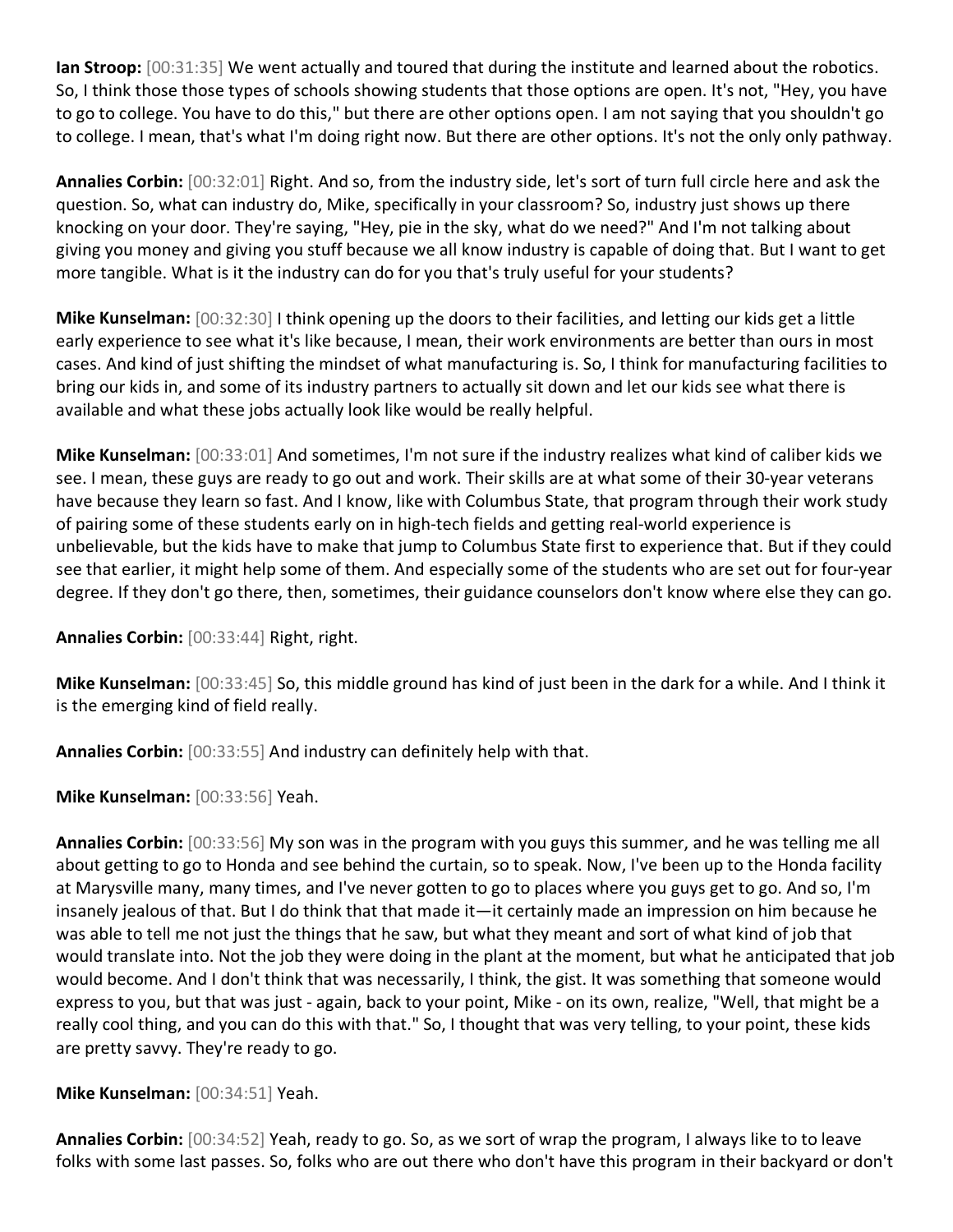have the opportunity for this program, but have been able to listen to us today and said, "I could do something similar. It might not be an additive manufacturing, it might be something else, but I think that I could pull together with the right partners and pull programming together." And so, Ian, having been a student, and then also leading instruction, and then moving into this field, so what kind of recommendation two or three things - that you think that if somebody were going to start and do a summer institute, a very intensive sort of work/study-based program, what would you recommend to somebody to make sure that they have or include?

**Ian Stroop:** [00:35:45] I would recommend that you would make sure you have the students working together as a team, and have the instructor—I know at PAST, the instructor of the institute is more like a coach where they direct the kids in learning, but they don't necessarily—they don't stand up there and lecture for the whole time. But I think I know specifically for me in STEM sort of classes, I learned better when I get my hands dirty and work on the stuff instead of listening to a teacher or professor write stuff on the board. So, I think just making sure you have projects for them to work on, goals set for them, and then they have to go and figure it out. And if they stumble on the way, then the teacher can come in and say, "Here, why don't you try this, this, and this, and this?" But I think, yeah, just working as a team and figuring out yourself.

**Annalies Corbin:** [00:36:31] Yeah. So, no drill and kill.

**Ian Stroop:** [00:36:34] Exactly.

**Annalies Corbin:** [00:36:35] Yeah, yeah, yeah, absolutely. What about for you, Mike, what would you say to teachers out there contemplating doing such a thing?

**Mike Kunselman:** [00:36:41] I would recommend they try to expose our students to as many different forms of this technology as they can in different ways to go about this. In four weeks, you're not going to get someone who is a novice to be an expert. So, you get that out of your head and say, "All right. How many different things can I expose these students to, to at least plant that scene, and let them see that it exists?" Then, if they so choose to pursue some of these different topics in detail, they can. So, I would just say kind of let those instructors maybe not have to be experts in all of those different fields, but let them kind of showcase some of them or even take them out to a few different industries where some of these completely outrageous forms of manufacturing are being utilized. At least, see that it exists.

**Annalies Corbin:** [00:37:30] Yeah, absolutely, because there are some wild stuff happening in additive manufacturing.

**Mike Kunselman:** [00:37:35] And right here too in Columbus. There's so much to see.

**Annalies Corbin:** [00:37:41] Absolutely, absolutely. Well, it's a very interesting field. And it's certainly one that we know students are really, really interested in. We ran versions of the Additive Manufacturing Summer Institute for as young as fourth graders this year, right? Simple stuff, back to your point, Mike, right? They're making essentially a toy but we were making sure they understood that the primary basis of it. So, kids are really interested in it. So nothing to lose when you can engage your kids along the way.

**Mike Kunselman:** [00:38:17] Yeah, yeah.

**Annalies Corbin:** [00:38:17] Well, thank you very much, gentlemen. It was a pleasure to have you. I appreciate the time.